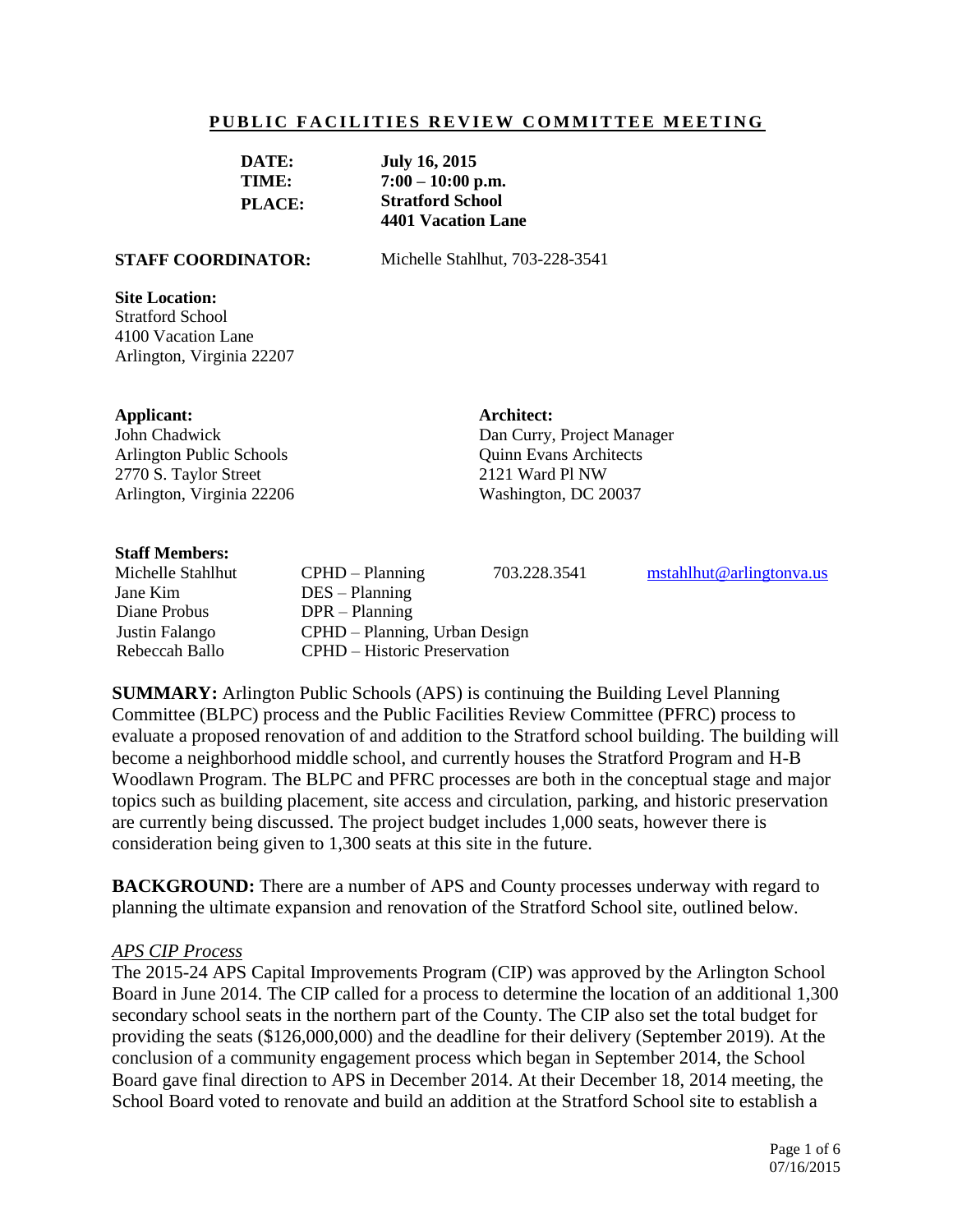new neighborhood middle school with 1,000 seats with a project budget of \$29,200,000 for hard and soft costs. The School Board also voted to construct a new school at the Wilson site, which would accommodate the existing H-B Woodlawn and Stratford programs currently located at the Stratford building.

# *Historic Designation*

The Stratford school was listed on the Virginia Landmarks Register in 2003, and the National [Historic Register](http://arlingtonva.s3.amazonaws.com/wp-content/uploads/sites/5/2013/11/Stratford-Junior-High-School-National-Register-PDF.pdf) in 2004. In 1959 Stratford Junior High was the first public school to integrate in the state of Virginia. The architecture is also recognized as the best example of an international-style school building in Arlington County and was one of the most modern school buildings in the area when constructed.

On March 31, 2015, the Historic Preservation Program staff received [a request for local historic](http://arlingtonva.s3.amazonaws.com/wp-content/uploads/sites/5/2013/11/Stratford-Designation-Study-Request-3-15.pdf)  [district designation](http://arlingtonva.s3.amazonaws.com/wp-content/uploads/sites/5/2013/11/Stratford-Designation-Study-Request-3-15.pdf) of Stratford Junior High School Building as a local historic district. If this request were granted, a zoning overlay will be added to the site that will trigger review by the Historic Affairs and Landmark Review Board [\(HALRB\)](http://commissions.arlingtonva.us/historical-affairs-landmark-review-board/) for any exterior alterations to the property. A member of the HALRB has been asked to serve on the PFRC for this project. As part of this process, County staff and APS staff have developed and continue to refine historic design guidelines for Stratford School. On June 17, 2015 the HALRB voted [to recommend designation](http://arlingtonva.s3.amazonaws.com/wp-content/uploads/sites/5/2013/12/HALRB_06.June-2015.Minutes.pdf) of the site as a historic district. There will be a work session on the Stratford addition with the HALRB on [July 15.](http://arlingtonva.s3.amazonaws.com/wp-content/uploads/sites/5/2013/12/07.July_.2015.HALRB-AGENDA.pdf) As part of a Memorandum of Understanding between Arlington County and Arlington Public Schools, the School Board will consider the recommendation as an information item on August 13 and has not yet scheduled the item for action.

# *County/APS Schools Review Process*

At a joint work session with the School Board held on April 10, 2015, the County Board endorsed a planning process for the Stratford School site. The APS planning process for the Stratford School site will incorporate the APS process, the Building Level Planning Committee (BLPC), and the County's Public Facilities Review Committee (PFRC), and requires them to work in tandem in designing the new school. The design process will include three (3) phases: a conceptual phase, a schematic phase, and a final phase during which a use permit for the project would be reviewed by the County Board.

The BLPC consists of APS staff, teachers, parents and PTA members, representation from community groups, and County staff and is tasked with making recommendations on the programming of the new addition. The PFRC is a County Board-appointed committee consisting of representatives of the Planning Commission (one of which is designated by the County Board as Committee Chair) and several other commissions, APS representatives, and at-large members. It also includes project-specific members representing Cherrydale, Donaldson Run, and Waverly Hills Civic Associations. The PFRC is tasked with ensuring the highest quality of land use planning, design, transportation planning, and other important community aspects are incorporated into civic projects.

# Stratford Guiding Principles

On June 16, 2015, the County Board adopted the **Stratford Guiding Principles** during discussion of the [County Manager's report.](http://arlington.granicus.com/GeneratedAgendaViewer.php?view_id=2&clip_id=2933) The Guiding Principles are intended to provide site specific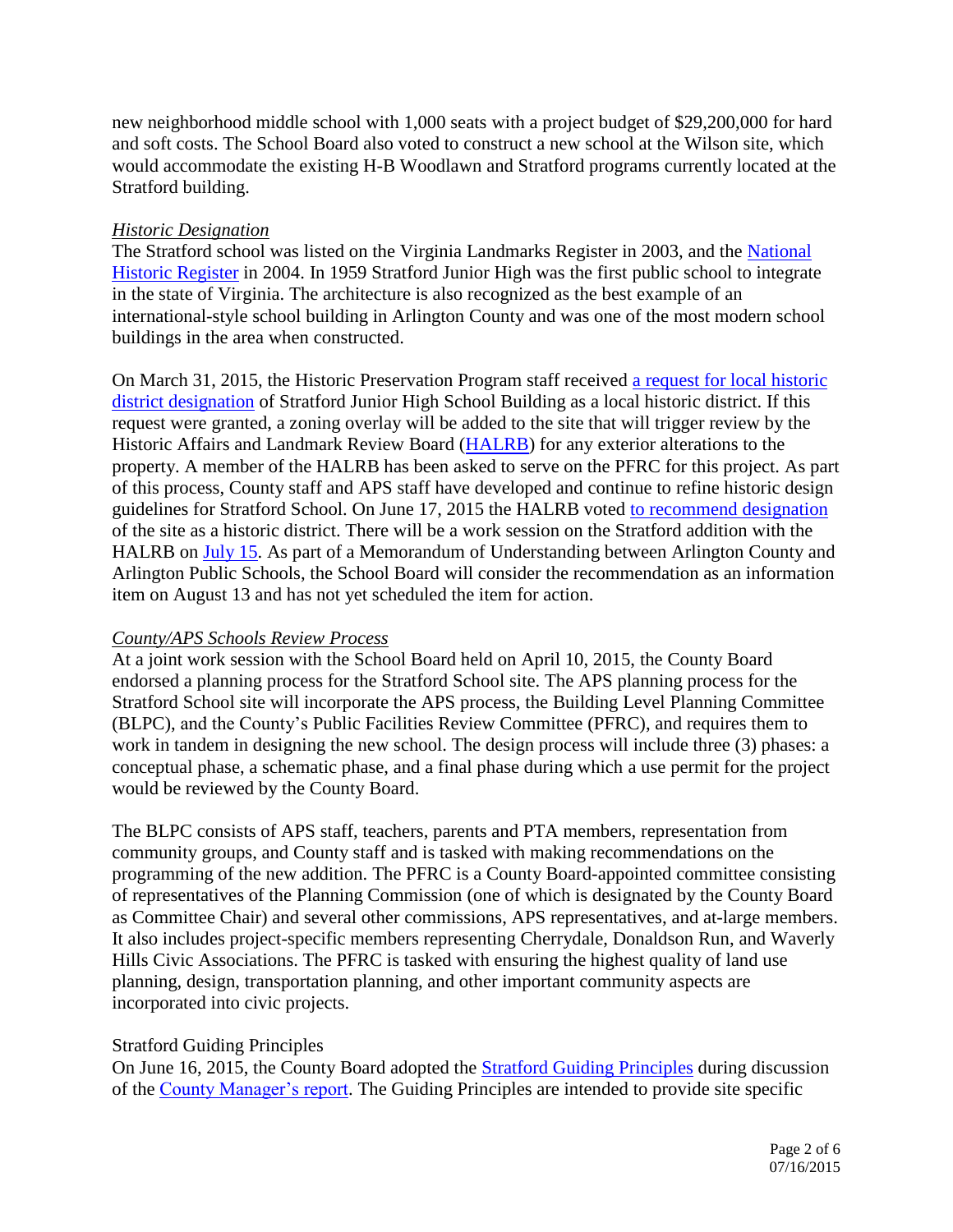considerations for the subject site for the PFRC in its consideration of the Stratford School addition. These Guiding Principles also incorporate the *[Principles of Civic Design in Arlington](http://commissions.arlingtonva.us/planning-commission/public-facilities-review-committee-pfrc/pfrc-principles-civic-design/)* which were developed by the PFRC in 2008 and are intended to inform the design of civic facilities in Arlington, including buildings and other projects, to ensure they meet community goals for attractiveness, durability, and functionality. The principles reinforce and supplement existing County planning documents and policies, and are meant to promote compliance with certain basic principles, but not to inhibit creative design.

## **Site Characteristics:**

The following provides additional information about the site and surroundings:

Site: The site is bound on the north by  $23<sup>rd</sup>$  Street North and Vacation Lane, on the east by single-family homes, on the south by Old Dominion Drive, and on the west by existing County owned park facilities and single-family homes facing Lorcom Lane.

Zoning: The site is zoned "S-3A" Special District. The purpose of the "S-3A" Special District is to encourage the retention of certain properties in a relatively undeveloped state. Land so designated may include publicly or privately owned properties which have distinct and unique site advantages or other features so as to make them desirable to retain as active or passive recreation (including but not limited to: parks, schools, pathways, and other public facilities). Schools are a permitted use by provision of a use permit subject to Section 4.15 of the Arlington County Zoning Ordinance (ACZO).

Land Use: The site is identified on the General Land Use Plan (GLUP) as "Public".

Neighborhood: The site is located within the Cherrydale Civic Association and is adjacent to the Donaldson Run and Waverly Hills Civic Associations.



*Source: Google Maps*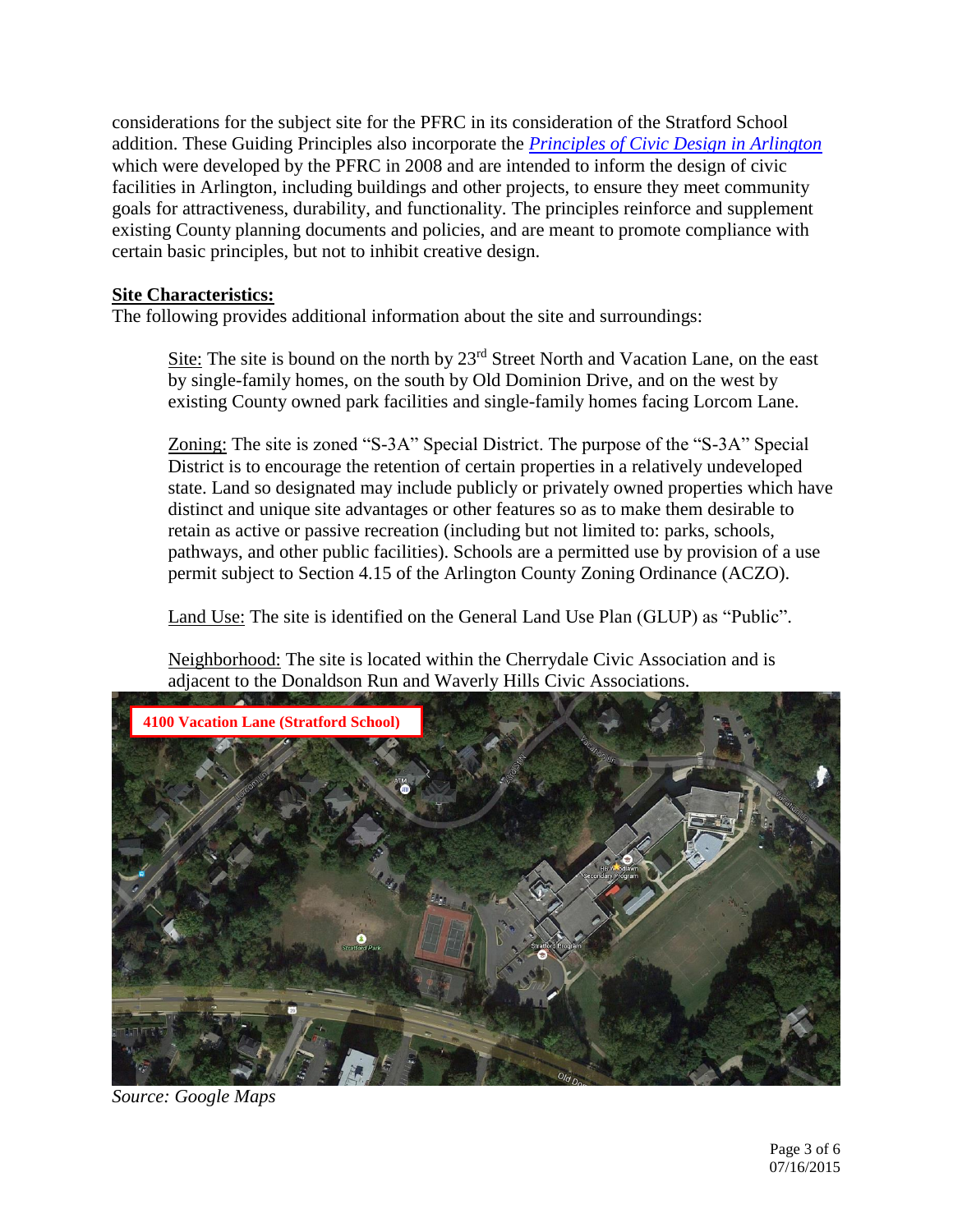**DISCUSSION:** The APS community process for the Stratford school site began on April 8, 2015. Since that time, the BLPC has met formally seven times and approximately three times informally. The most recent formal meeting was June 29, 2015. This meeting included additional information regarding traffic analysis for the site, and continued evaluation of conceptual site options although no further actions on reducing site options was taken. The next formal BLPC meeting is scheduled for July 13, 2015. Presentations and Minutes from publicly noticed BLPC meetings can be found on the [APS Design and Construction: Stratford Middle School](http://www.apsva.us/Page/29586) website.

The PFRC first met on April 15, 2015 and discussed introductory items such as the role and charge of the PFRC and an overview of the use permit process. The project architects Quinn Evans provided a presentation on background information on the history of the site, sustainable school design, and a Toole Design Group transportation planner provided a short overview of the role of transportation analysis for the site. At the May 14, 2015 PFRC meeting, APS presented a series of conceptual options for the Stratford site. The June 11, 2015 PFRC meeting provided continued analysis of the site including preliminary transportation analysis, more refined building massing, and information regarding open space.

## **Proposal**

The current Stratford school building is approximately 142,000 square feet and services approximately 700 students. The addition of 300 student will require roughly 40,000 additional square feet of education space. Arlington County owns parkland located directly to the west of the school building which includes recreation space as well as the parking area located off of 23rd Street.

Based on the concepts presented to the BLPC on June 29, 2015, Arlington County staff has identified the following comments:

# Parks

Stratford Park is located directly adjacent to the school. DPR has completed a design for upgrade of the park but is waiting for the Stratford design process to be complete before moving forward with construction.

## Transportation

## *Safe routes to school*

DES and CPHD will be looking at the entire pedestrian and bicycle infrastructure in the immediate vicinity of the school to see if there are opportunities to utilize capital projects and/or Neighborhood Conservation program to fund infrastructure improvements.

## *Level of Service (LOS) at Five Points*

With site access via Old Dominion Road, there is a concern that the added volumes through the already failing Five Points intersection will make delay times worse for thousands of commuting vehicles. The C2, C2 Alt and G2 access options will increase the delay by 2.5 to over 5 minutes. This is compared to the additional 3 to 15 second increase at the Vacation Lane intersections at Lorcom and Military, respectively, under the A access options.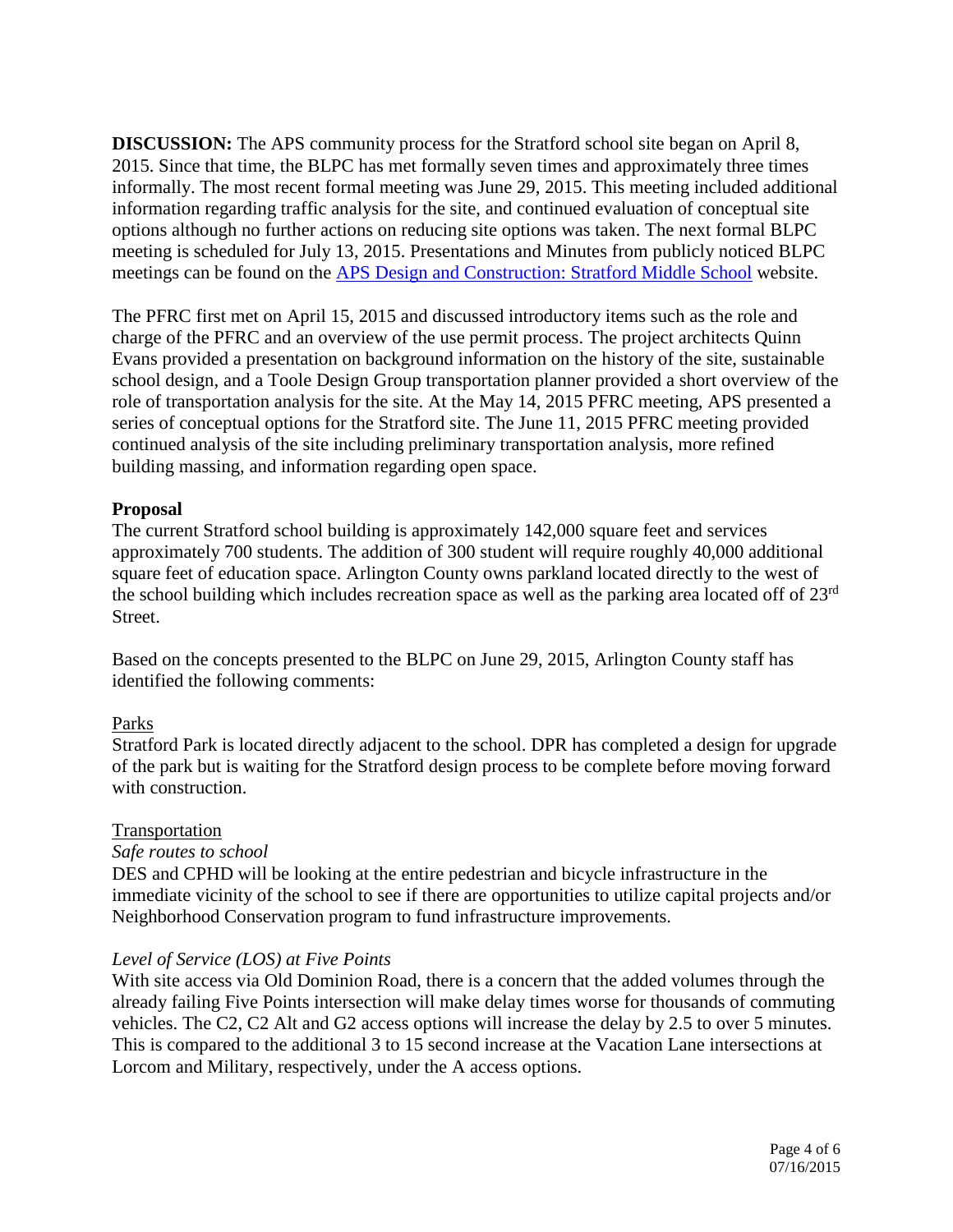## *Old Dominion access usage*

Access from Old Dominion to the Stratford school does necessarily give relief to the traffic on Vacation Lane. There is no way to "force" parent drivers to use a proposed Old Dominion access drive. While there can be signage restrictions (No Parking/Standing/Stopping) along the streets in the vicinity of the school, which does not preclude parents from using Vacation Lane and dropping off along the road or in the existing north parking lot.

#### Historic Preservation

The Stratford School is a nationally recognized historic site. At its hearing, the HALRB found that the property meets 8 of the 11 criteria for local historic district designation. The Designation Report detailed the history of the property and was able to demonstrate that the rear elevation of the school, the relationship of the school to the surrounding site, including the athletic field, and the views of the school from adjacent public streets, are critical components of the historic character of this site. Architecturally, the front and rear elevations, including the gymnasium, are the least altered and best represent the original design intent of the architect. The rear elevation and front entrance have particular historical importance. The first attempt to integrate the Stratford School occurred in 1957 when students entered via the front portico. The second, and ultimately the successful attempt, to integrate occurred when the 4 students walked down the pathway from Old Dominion Drive towards the rear of the school under armed guard. They were greeted and escorted inside. The entire property was guarded by Arlington County police for the first week the students attended. For the rest of the week, they entered the building via the rear stair tower.

The Stratford School was listed to the National Register under Criteria A (History) and Criteria C (Architecture). When evaluating the potential impacts that any new construction may have on the property, the [Secretary of the Interior's Standards for Renovation and Rehabilitation should](http://www.nps.gov/tps/standards/four-treatments/treatment-rehabilitation.htm) be applied, per the Guiding Principles. Site options that obscure critical viewsheds associated with how the school was integrated, remove or encapsulate historic elevations, or that fundamentally alter the relationship between the historic building and the adjacent athletic field should be avoided in favor of options that have fewer or no adverse impacts. Being respectful and sensitive to the importance of these elevations means that they should remain as unaltered, accessible, and publicly viewable as possible so that the historical importance of the manner in which the school integrated can still be read and experienced by the public. Proposals that are both sensitive to the architectural and cultural history of the site should be further explored as part of the design review process.

The HALRB held one work session with Arlington Public Schools in May. At that meeting the HALRB stated that Option A3 was the most appropriate option from a historic preservation standpoint. The HALRB urged APS to avoid options that enclosed the rear of the school, and to focus instead on options that sites a building around the gymnasium addition, or on the park parking lot. Additionally, the HALRB asked that a new road be avoided through the site, if possible. If a new road is required, they asked that it be placed as far from the historic school as possible, so as to minimize open space area taken up by pavement, and to preserve the historic relationship of the school to the athletic field.